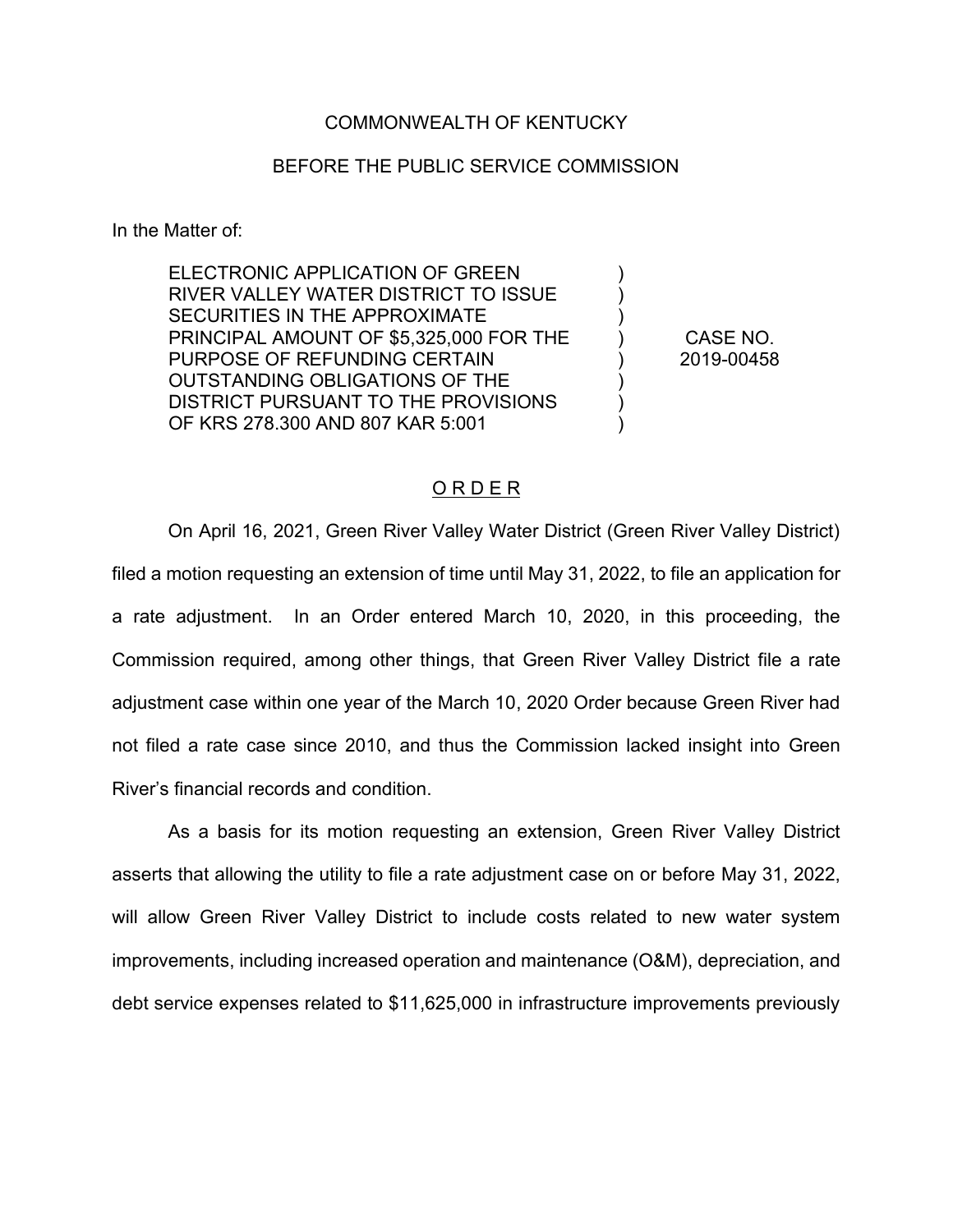approved by the Commission.<sup>1</sup> Green River Valley District states that the infrastructure improvements will be completed in September 2021. Green River Valley District further states that it will issue \$8,062,000 revenue bonds, approved by the Commission contemporaneously with the infrastructure project, upon substantial completion of the infrastructure project. Green River Valley District asserts that if it applies for a rate increase based upon a test period ending December 31, 2020, then the expenses associated with the infrastructure project will not be reflected in the test period. Green River Valley District contends that, if it is required to file a rate adjustment case in 2021, then it would have to file a second application in 2022 to ensure that rates are sufficient to recover the costs related to the infrastructure project and revenue bonds.

Based upon a review of the motion, and being otherwise sufficiently advised, the Commission finds that Green River Valley District established good cause to extend the period to file a general rate adjustment from March 10, 2021, to May 31, 2022, due to the potential financial impact of expenses arising from the infrastructure project and revenue bonds. In its 2019 Annual Report, Green River Valley District reported \$21,467,691 net plant. Given the cost and size of the infrastructure improvement projects and Green River Valley District's current net plant, the Commission concurs that Green River Valley District would have to file a general rate adjustment once the infrastructure projects were completed and the revenue bonds issued. Under these facts, the Commission concludes that allowing Green River Valley District to defer filing a general rate adjustment case until

<sup>1</sup> Case No. 2019-00287, *Electronic Application of Green River Valley Water District Pursuant to KRS 278.023 and 807 KAR 5:069 for (1) a Certificate of Public Convenience and Necessity to Expand Its Water Treatment Plant and Related Waterworks Improvements; (2) an Adjustment of Its Rates for Water Services; and (3) Authorization to Issue Certain Securities* (Ky. PSC Sept. 27, 2019).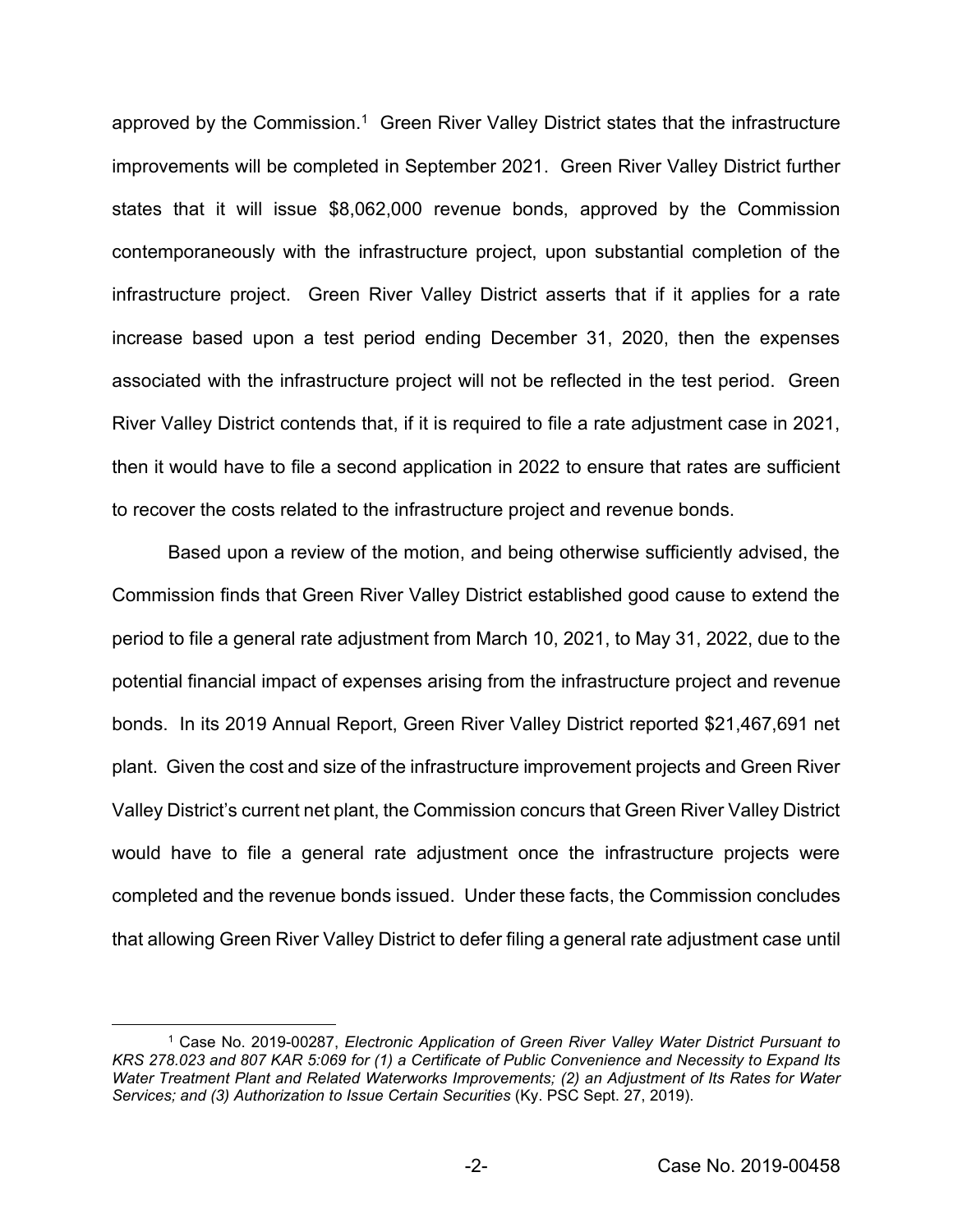May 31, 2022, would be consistent with the Commission's rationale for requiring that a rate case be filed and would provide the Commission with the most accurate portrayal of Green River Valley District's financial records and condition.

IT IS THEREFORE ORDERED that:

1. Green River Valley District's motion for an extension of time to file a general rate adjustment case is granted.

2. Green River Valley District shall file for an adjustment in base rates or file for an alternative rate filing on or before May 31, 2022.

## [REMAINDER OF PAGE INTENTIONALLY LEFT BLANK]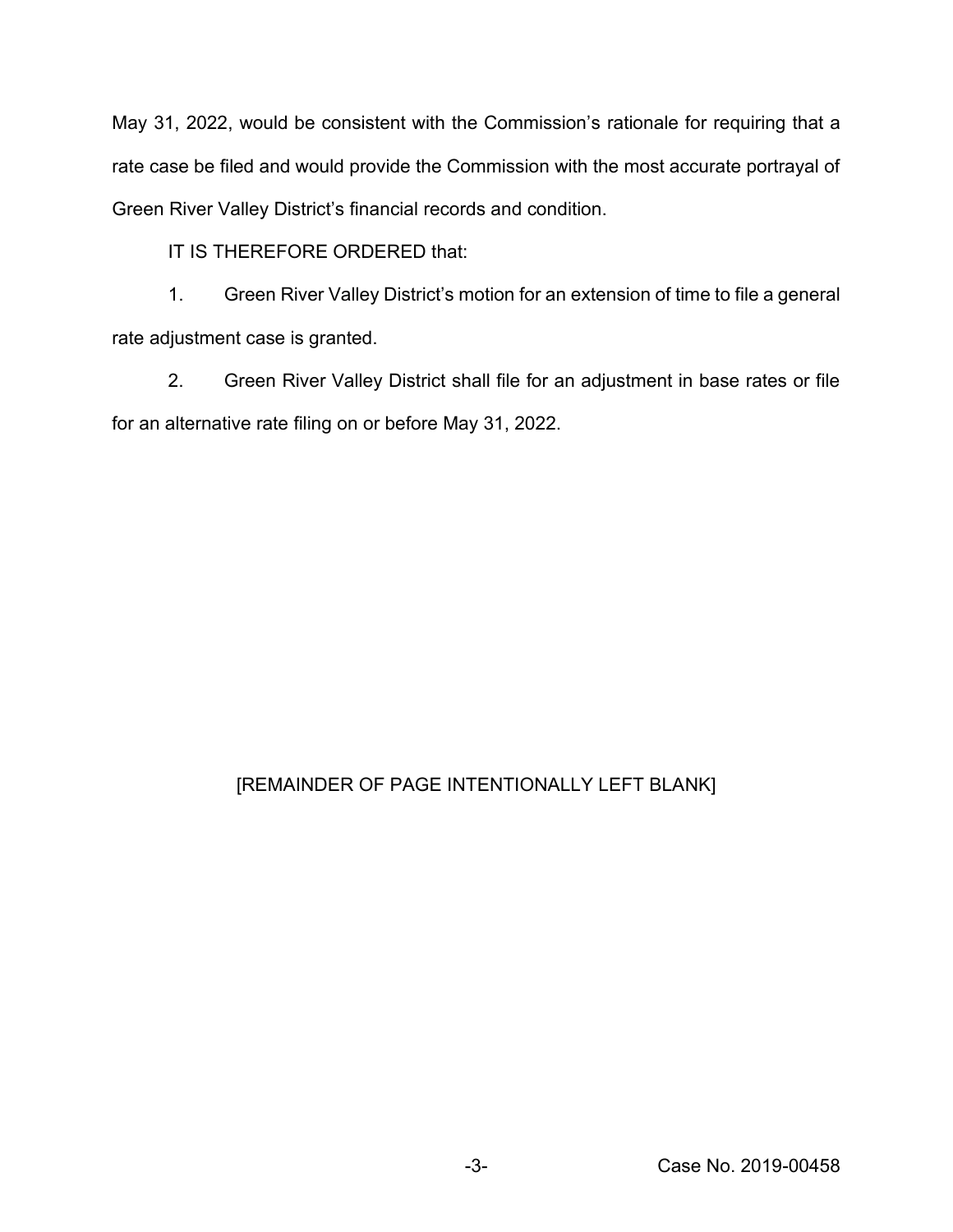By the Commission



ATTEST:

Shde O. Fridan

Executive Director

Case No. 2019-00458